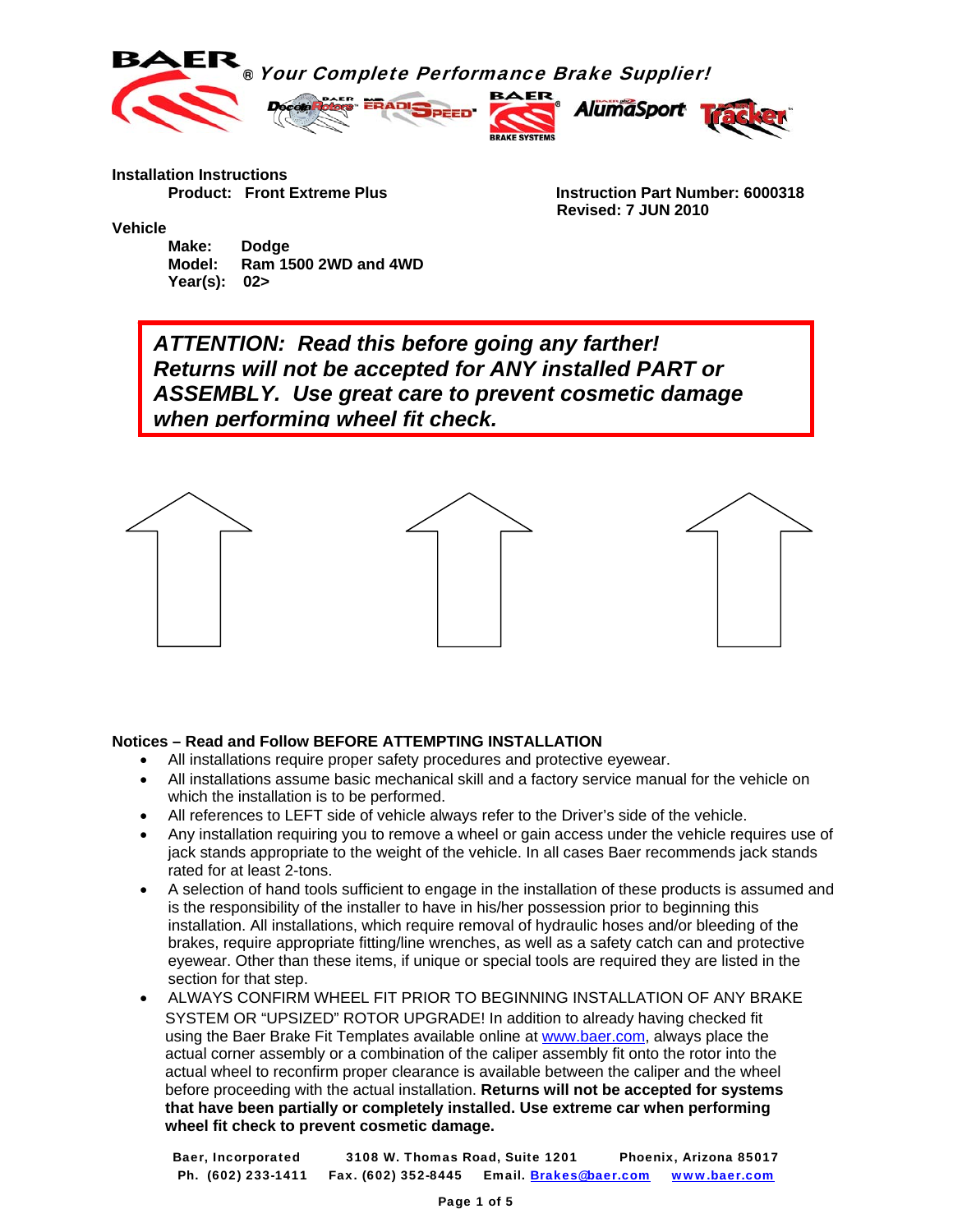

• When installing rotors on any Baer Products be sure to follow the direction of rotation indicated on



the rotor hat area with either an arrow, or an "L" for left, or an "R" for right, or both. "L" or left, always indicates the driver's side of US spec vehicles.

Images shown are "L" left rotors.

- A proper professional wheel alignment is required for any system requiring replacement of the front spindles, or tie rod ends. Follow factory prescribed procedures and specifications unless otherwise indicated.
- At all times stop the installation if anything is unclear, or the parts require force to install. Consult directly with Baer Technical Staff in such instances to confirm details. Please have these instructions, as well as the part number machined on the component that is proving difficult to install, as well as the make, model, and year (date of vehicle production is preferred) of your vehicle available when you call. Baer's Tech Staff is available from 8:30-am to 5-pm Mountain Standard Time (Arizona does not observe Daylight Savings Time) at 602 233-1411 Monday through Friday.

# **IMPORTANT INSTALLATION NOTE:**

These systems are designed around the Original Equipment spindles with all hardware in place, including **debris shield**. If aftermarket spindles are used it is **imperative** to keep the debris shield in place between the spindle and hub as this affects the caliper centering over the rotor. Modifications may be needed to aftermarket spindles and or alternate hardware for installation of a Baer Brake System. Call Baer for assistance.

Disconnect the fluid hose from the caliper and remove the copper washers from the banjo bolt. These are a one-time use item, new copper washers are provided.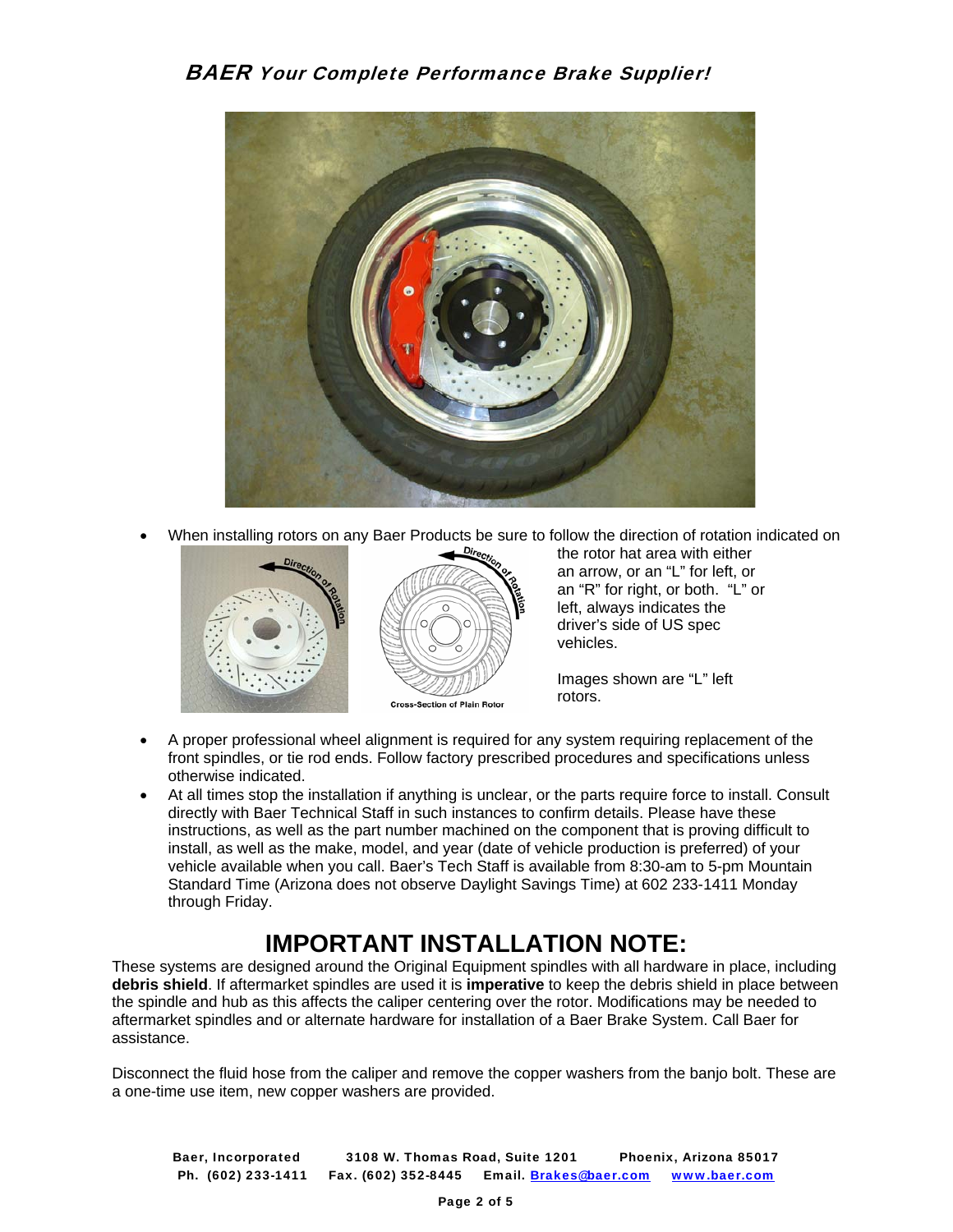Remove the bolts securing the caliper to the spindle and slide the caliper off of the rotor. Save the bolts as these will be reused.

Remove the rotor from the hub and clean hub and caliper mounting surfaces to insure the new Baer components will seat properly.



**Clean caliper mount and hub prior to installing Baer components. If aftermarket drop or lift spindles are used, the debris shield MUST be installed for proper caliper centering.** 

Remove the intermediate bracket from the new Baer caliper (installed for ease of shipping). Test fit this to the spindle to check for any interference with the spindle casting.

Install the Baer intermediate bracket to the spindle using the original caliper bolts. The flat side of the bracket will face outwards and mount to the outboard side of the spindle as in the photo on the next page. The relief cut into the bracket will face the spindle. The part number engraved on the bracket will face outboard. Check for necessary clearance. Torque to 110 ft-lbs.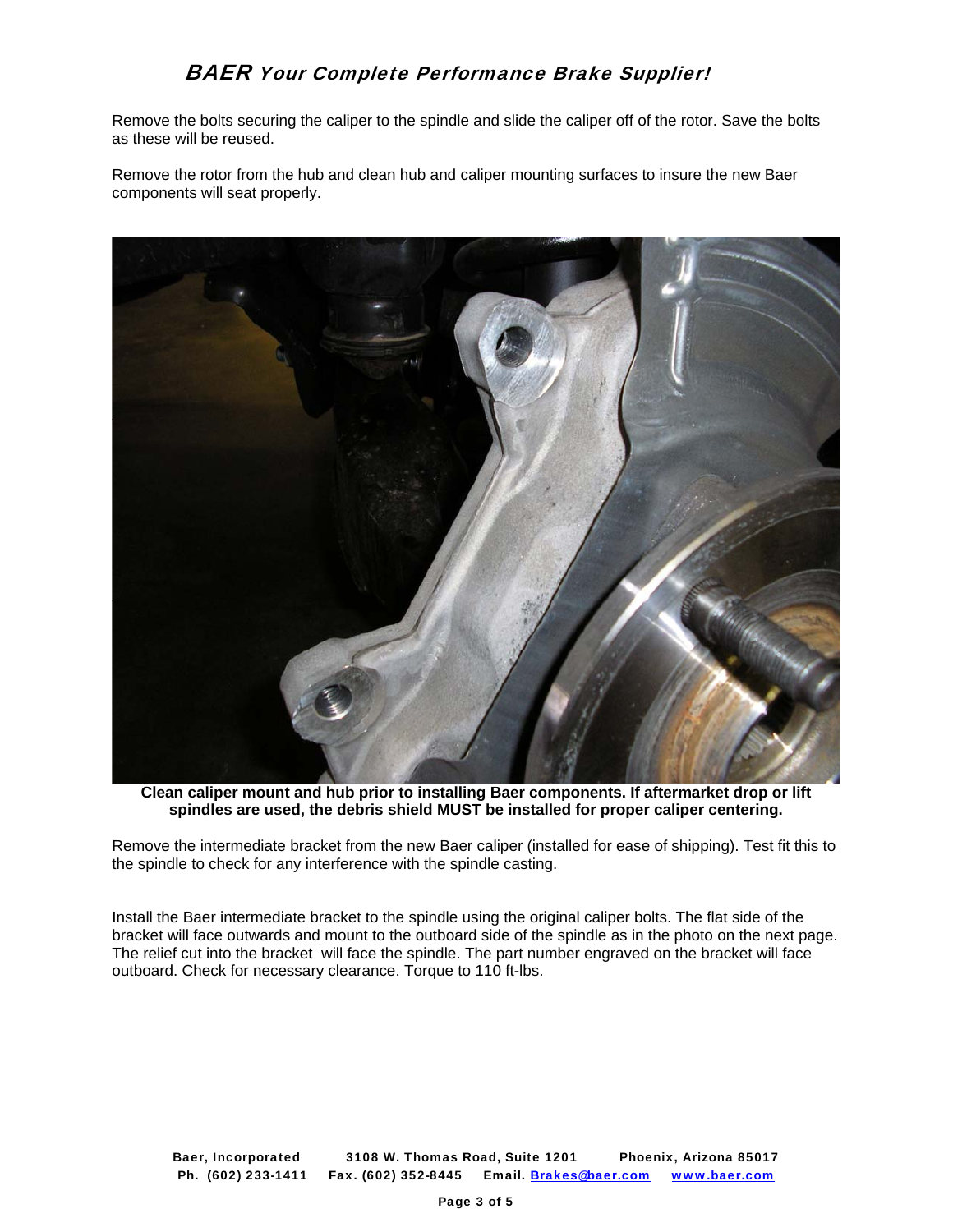

**Caliper bracket will be installed in this position. Bracket mounts to the outboard side of the spindle mount with the part number facing out. Torque original caliper bolts to 110 ft-lbs.** 

Install the correct side rotor and secure with one lug nut and washer to prevent scarring the hat.

No spacers are required on the ARP caliper studs.

With the pads in place, install the correct side caliper (bleeder screws point up) and secure with the 12 point ARP nuts and washers. Torque to 75 ft-lbs.

An adaptor block will be provided with your Baer calipers. Using the copper washers (one on each side of the block) and banjo bolt supplied, install this block on your caliper as shown in the photo on the next page. Torque to 20 ft-lbs.